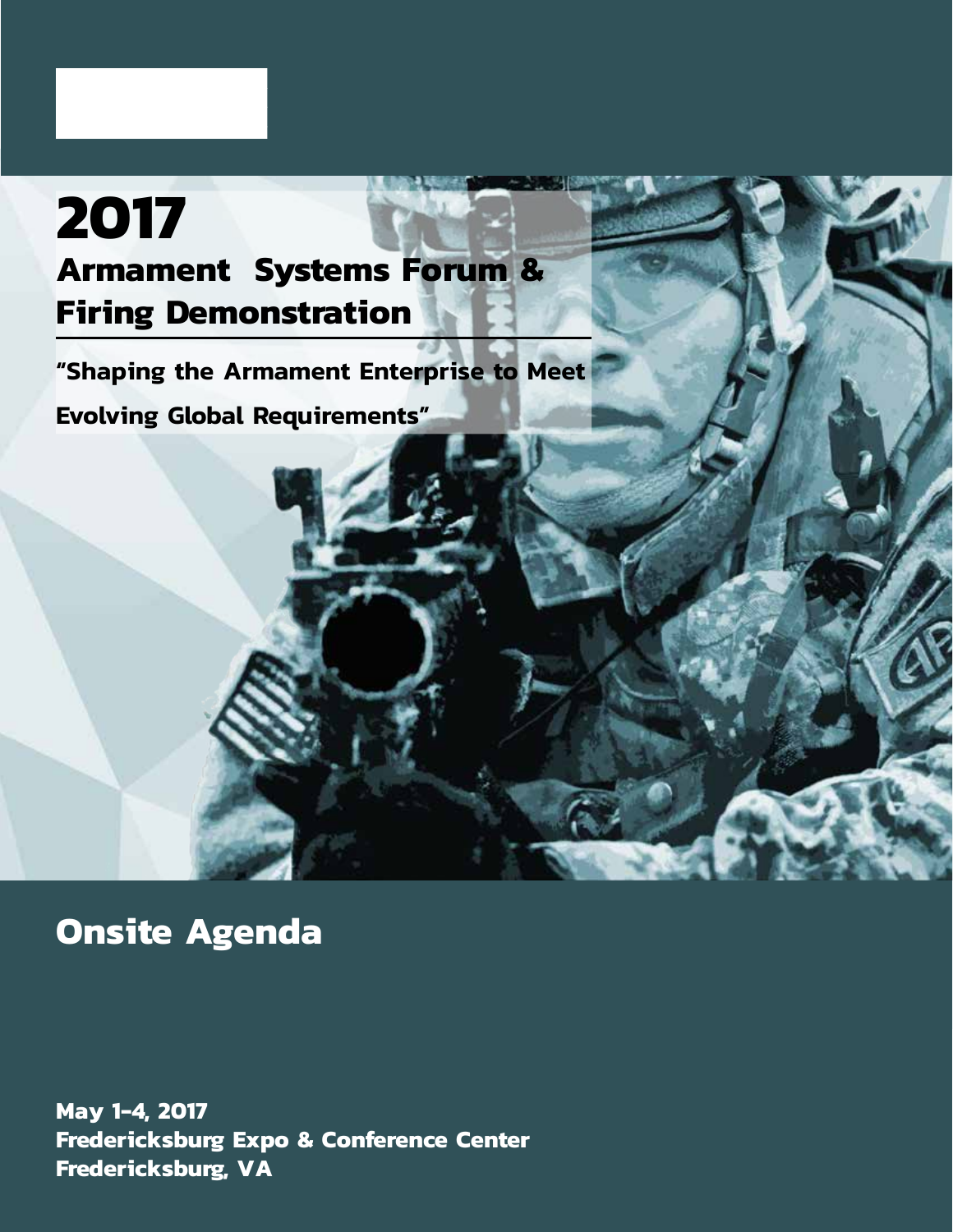## **MONDAY, MAY 1, 2017**

- 12:00 PM 5:00 PM Exhibitor/Poster Move-in
- 12:00 PM 5:30 PM Registration Open
- 1:00 PM 5:30 PM Tutorial Sessions

| <b>Time</b>       | <b>Tutorial A</b>                                                                                                                                            | <b>Tutorial B</b>                                                                                                                                                                                                                                                                                                                                                                                             |
|-------------------|--------------------------------------------------------------------------------------------------------------------------------------------------------------|---------------------------------------------------------------------------------------------------------------------------------------------------------------------------------------------------------------------------------------------------------------------------------------------------------------------------------------------------------------------------------------------------------------|
| 1:00 PM -2:30 PM  | <b>Insensitive Munitions Requirements,</b><br><b>Technology, and Testing</b><br>Dr. Ernie Baker, NATO MSIAC                                                  | <b>ARDEC Tissue Damage Model - An</b><br><b>Unclassified Damage Model for Use by</b><br><b>Industry</b><br>Mr. Gavin McFarland, Mechanical Engineer,<br>U.S. Army ARDEC                                                                                                                                                                                                                                       |
| 2:30 PM - 4:00 PM | Kistler Transducer Calibration and<br><b>Application</b><br>Mr. Richard Cadille, Kistler                                                                     | <b>Lead Free Primer Formulation and</b><br><b>Manufacturing Solutions for Small Caliber</b><br><b>Ammunition - Board</b><br>• Mr. Dan Mansfield, Orbital ATK Lake City<br>• Mr. Anthony Hawthorne, ARDEC Project<br>Engineer, Project Manager Maneuver<br>Ammunition Systems, U.S. Army<br>• Mr. Jeremy Mills, Winchester<br>• Mr. Jared Smith, Fiocchi<br>• Mr. Peter Spatz, RUAG<br>• Mr. Bruce Webb, NAMMO |
| 4:00 PM - 5:30 PM | Large Caliber Cannon Technology<br><b>Shortfalls-Opportunities for Government &amp;</b><br><b>Industry Collaboration</b><br>Dr. Joseph Kapp, U.S. Army ARDEC |                                                                                                                                                                                                                                                                                                                                                                                                               |

## **TUESDAY, MAY 2, 2017**

| 7:00 AM - 6:30 PM     | <b>Registration Open</b>                                                                                                                              |
|-----------------------|-------------------------------------------------------------------------------------------------------------------------------------------------------|
| 7:00 AM - 8:00 AM     | <b>Networking Breakfast</b>                                                                                                                           |
| $8:00$ AM - $8:10$ AM | <b>Welcome and Administrative Announcements</b><br>Mr. Dave Broden, NDIA Armament Division Chair; President, Broden Resource<br><b>Solutions, LLC</b> |
| $8:10$ AM - 8:15 AM   | <b>NDIA Welcome</b><br>CAPT Bruce Roulstone, USN (Ret), Vice President, Program Development, NDIA<br>٠                                                |
| 8:15 AM - 8:45 AM     | <b>DoD Keynote Address</b><br>Mr. Vincent Sabio, Program Manager, Strategic Capabilities Office, DoD                                                  |
| $8:45$ AM - 9:15 AM   | <b>MRAS Keynote Address</b><br>Mr. John Hedderich, III, Director, U.S. Army, ARDEC<br>٠                                                               |
| $9:15$ AM - $9:45$ AM | <b>U.S. Army Keynote Address</b><br>COL William Nuckols, USA, Director, Mounted Requirements Division, U.S. Army<br>٠                                 |
| $9:45$ AM - 10:15 AM  | <b>Networking Break - Exhibit Hall</b>                                                                                                                |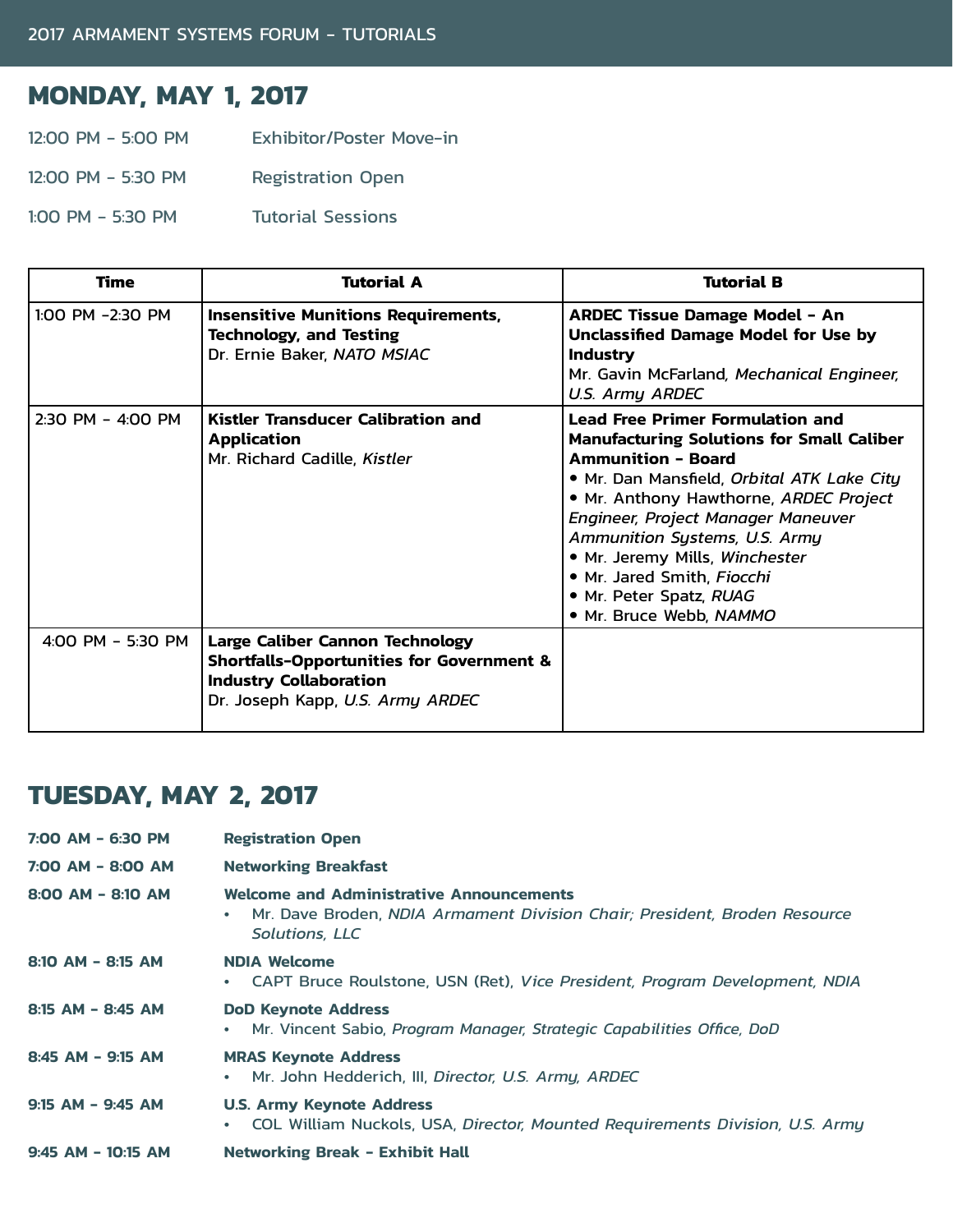| 10:15 AM - 10:45 AM | <b>U.S. Army Special Operations Command Keynote Address</b><br>COL Samuel Ashley, USA, G-8, U.S. Army Special Operations Command                                                                                                            |
|---------------------|---------------------------------------------------------------------------------------------------------------------------------------------------------------------------------------------------------------------------------------------|
| 10:45 AM - 11:30 AM | <b>Awards Presentation</b><br><b>Small Arms Awards</b><br><b>Chinn Award: Mr. Dan Shea, Phoenix Defense</b><br>Hathcock Award: Mr. Todd Hodnett, Accuracy 1st, Inc.<br>$\bullet$<br>Ambrose Award: Oehler Research, Inc.                    |
|                     | <b>GARM Awards</b>                                                                                                                                                                                                                          |
|                     | Trifiletti Award: Mr. Mike Till, NSWCDD E Department                                                                                                                                                                                        |
| 11:30 AM - 1:00 PM  | Luncheon - Exhibit Hall                                                                                                                                                                                                                     |
| 1:00 PM - 1:30 PM   | <b>U.S. Navy Keynote Address</b><br>Dr. John Burrow, Navy Research, Development, Test and Evaluation                                                                                                                                        |
| 1:30 PM - 2:00 PM   | <b>PEO - Ammunition Presentation</b><br>Mr. Jim Shields, Program Executive Officer, PEO Ammunition<br>$\bullet$                                                                                                                             |
| 2:00 PM - 2:30 PM   | <b>DARPA Presentation</b><br>Mr. Jerome Dunn, Science & Technology Program Officer, Defense Advanced Research<br><b>Projects Agency</b>                                                                                                     |
| 2:30 PM - 3:00 PM   | <b>Networking Break - Exhibit Hall</b>                                                                                                                                                                                                      |
| 3:00 PM - 3:30 PM   | <b>Views from Congress on Acquisition Reform Presentation</b><br>Mr. Jeremy Hayes, Professional Staff, Section 809 Panel on Streamlining and<br>Codifying Acquisition, Former Professional Staff Member, Senate Armed Services<br>Committee |
| 3:30 PM - 4:00 PM   | <b>Guest Speaker</b><br>Mr. Dan Shea, General Director, Phoenix Defense/Small Arms Defense Journal<br>$\bullet$                                                                                                                             |
| 4:00 PM - 4:30 PM   | <b>Guest Speaker</b><br>David Law, Technology Chief, Joint Non-Lethal Weapons Directorate (JNLWD)                                                                                                                                           |
| 4:30 PM - 5:00 PM   | <b>DOTC</b><br>Mr. Charles Zisette, NAC/DOTC                                                                                                                                                                                                |
| 5:00 PM - 5:20 PM   | Mandatory Meeting for All Companies Participating in the Firing Demonstration on<br><b>Thursday (Entrance of the Exhibit Hall)</b>                                                                                                          |
| 5:00 PM - 6:30 PM   | <b>Networking Reception - Exhibit Hall</b>                                                                                                                                                                                                  |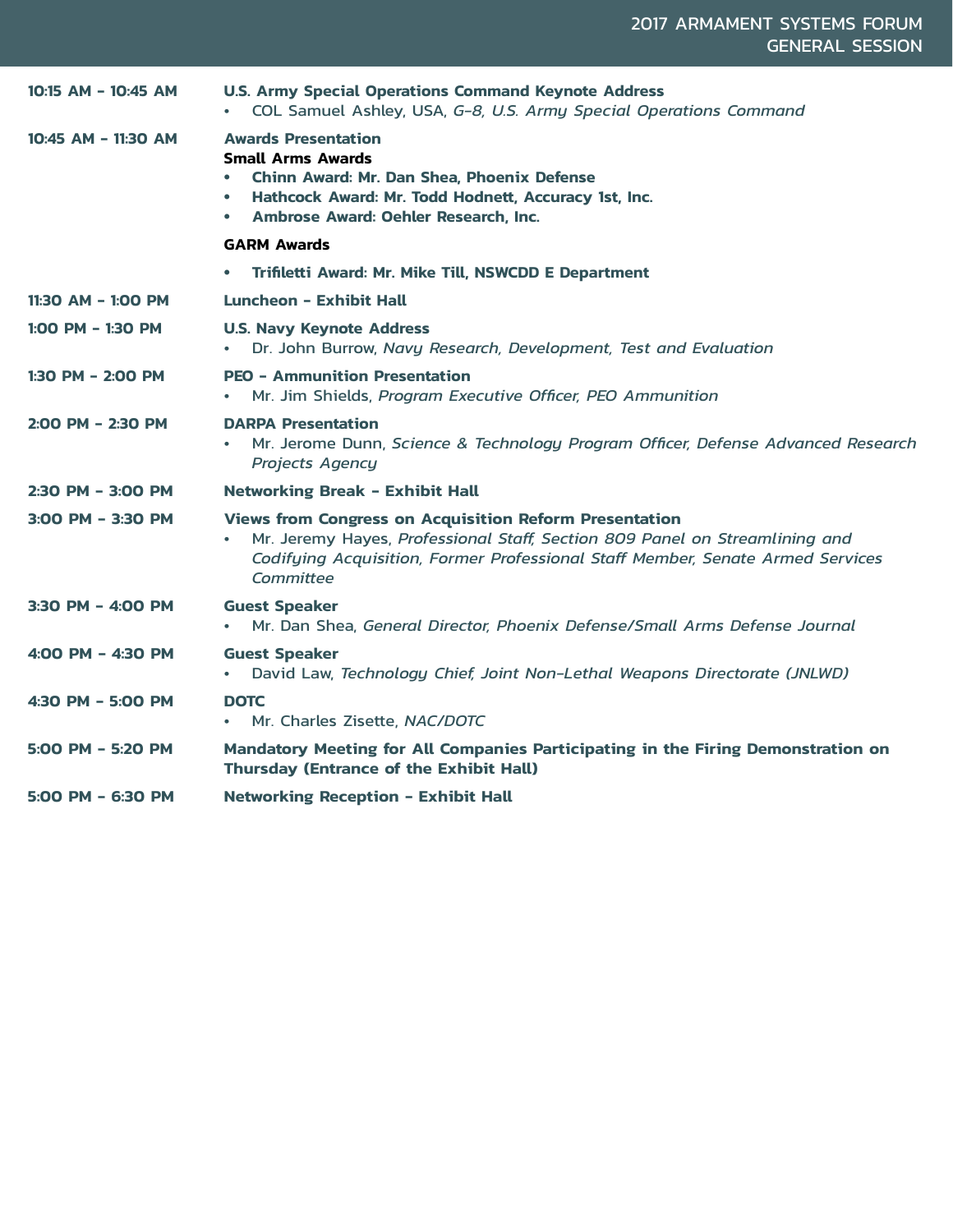#### Adhesives, Sealants and Precision Application Equipment (19174)

- Mr. Harry Arnon, *Hernon Manufacturing*
- Precision Small Arms and Optics Adaptation to Remote Turret Use Via Ocular Camera (19188) • Mr. Howard Kent, *Armor Development Group, LLC*
- Secondary Flash Reduction Through Weapon & Ammunition Loading Optimization (19197) • Mr. Howard Kent, *Armor Development Group, LLC*
- Modernization of Copper Cylinders for M4/M16M249 Firing Pin Indent Testing (19262)
- Mr. Thomas Grego, *U.S. Army ARDEC*

Improved Bore Erosion Gaging for M4A1 (19263)

- Mr. Adam Foltz, *U.S. Army ARDEC*
- Lead Free Primer Formulation and Manufacturing Solutions for Small Caliber Ammunition (19277) • Mr. Anthony Hawthorne, *U.S. Army, PM-MAS*
- Small Arms Signature Reduction in the Near IR and Visible Regions (19283)
- Dr. Frederick Long, *U.S. Army ARDEC*
- Weapon Reliability Evaluation by Model Analysis (19339)
- Mr. Terence Rice, *U.S. Army ARDEC*
- Effects of Production Techniques on Primer Performance (19362)
- Mr. Thomas Gmyrek, *U.S. Army ARDEC*
- M4/M16 Conical Bolt Solution to Commonly Seen Malfunctions in Harsh Environments (19385)
- Mr. Michael Blank, *FRDI, LLC*
- Material Models -- Elastic, Plastic, Ductile Damage, and Shear Damage (19396)
- Mr. Mark Lee, *Orbital ATK*
- State of Material -- Material and Hardness Affect Assembly, Misfires, Leakers, Dropped Primers, Case Rupture, Bullet
- Pull, Extraction, Terminal Ballistics (19398)
- Mr. Mark Lee, *Orbital ATK*
- Application of Energetic Materials in Small Arms with Enhanced Ballistic Breaching Capabilities (19399)
- Mr. Ross Nellums, *Rocky Mountain Scientific Laboratory*
- Thermal Isolation/Barrier for Small Caliber Weapons (19400)
- Mr. Adam Foltz, *U.S. Army ARDEC*
- Development of Material Characterization Methods for Next Generation Weapon Barrel Requirements (19404)
- Mr. Adam Foltz, *U.S. Army ARDEC*
- Closed Loop Aimpoint Correction for Small Arms Mounts (19416)
- Dr. Mark Thoreson, *NSWC Crane*
- Using MATLAB to Obtain Bullet Dimensions (19421)
- Mr. Kenneth Hohnecker, *U.S. Army ARDEC*
- The Effects of Rifling Twist on Projectile Launch using Explicit Finite Element Analysis (19428)
- Mr. Michael Cataldi, *U.S. Army ARDEC*
- Evaluation of Terminal Ballistics Modeling using the Peridynamic Method (19430)
- Mr. Raymond Chaplin, *U.S. Army ARDEC*

### Using MATLAB to Mesh Barrel Rifling (19434)

- Mr. Kenneth Hohnecker, *U.S. Army ARDEC*
- Impact Sensitivity Induced in Thin Film Nanoenergetics for Small Arms Primers
- Mr. Daniel Yates, *Spectre Enterprises*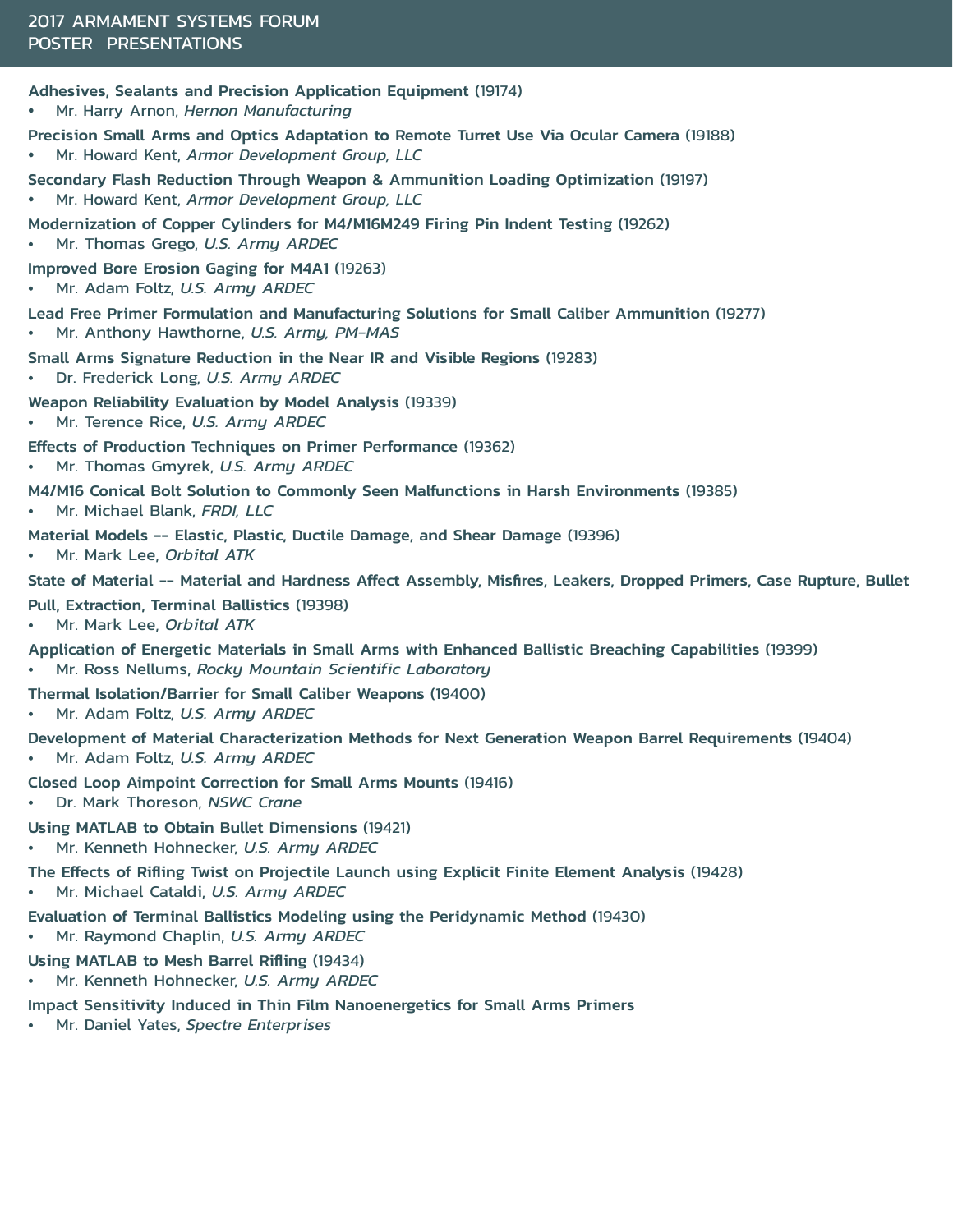## **WEDNESDAY, MAY 3, 2017**

| 7:00 AM - 5:00 PM    | <b>Registration Open</b>                                                                                                                                                                                                                                                                                                                                                                                                                                                                                                                                                                                                        |
|----------------------|---------------------------------------------------------------------------------------------------------------------------------------------------------------------------------------------------------------------------------------------------------------------------------------------------------------------------------------------------------------------------------------------------------------------------------------------------------------------------------------------------------------------------------------------------------------------------------------------------------------------------------|
| 7:00 AM - 7:30 AM    | <b>Networking Breakfast</b>                                                                                                                                                                                                                                                                                                                                                                                                                                                                                                                                                                                                     |
| 7:30 AM - 7:40 AM    | <b>Administrative Announcements</b><br>Mr. Brian Berger, Chairman, Small Arms Committee; Global Technologies for Defense and<br><b>Security America Corp.</b>                                                                                                                                                                                                                                                                                                                                                                                                                                                                   |
| 7:40 AM - 8:40 AM    | <b>Session I: MCSC PM Weapons</b><br>COL Michael A. Manning, USMC, USMC PM Infantry Weapon Systems                                                                                                                                                                                                                                                                                                                                                                                                                                                                                                                              |
| 8:40 AM - 9:40 AM    | <b>Session II: PM Soldier Weapons</b><br>Chair: COL Brian Stehle, USA, PM Soldier Weapons<br>LTC Loyd Beal, III, USA, Product Manager, Crew Served Weapons<br>LTC Steven Power, USA, Product Manager, Soldier Weapons<br>$\bullet$                                                                                                                                                                                                                                                                                                                                                                                              |
| $9:40$ AM – 10:10 AM | <b>Networking Break - Exhibit Hall</b>                                                                                                                                                                                                                                                                                                                                                                                                                                                                                                                                                                                          |
| 10:10 AM - 11:10 AM  | <b>Session III: PM MAS</b><br>Chair: COL Moises Gutierrez, USA, Project Manager, Maneuver Ammunition Systems<br>LTC John Masternak, USA, Product Manager, Maneuver Ammunition Systems<br>Mr. Christopher Seacord, Product Manager, Maneuver Ammunition Systems                                                                                                                                                                                                                                                                                                                                                                  |
| 11:10 AM - 12:10 PM  | Session IV: NATO Weapons and Sensors Working Group Panel Discussion<br>Chair: Dr. Barton Halpern, NATO Weapon and Sensor Group Chairman<br>Mr. Mark McFadden, JSSAP, U.S. Army ARDEC<br>Dr. David Dye, Naval Surface Warfare Center, Crane Division<br>$\bullet$<br>Mr. Adam Jacob, U.S. Army ARDEC<br>$\bullet$<br>Mr. David Long, Naval Surface Warfare Center, Crane Division<br>$\bullet$<br>Mr. Wayde Thomka, PM Soldier Sensors and Lasers, U.S. Army<br>$\bullet$<br>Mr. Hendrik Vercruyssen, Belgian Defence<br>$\bullet$<br>CWO John Yoshida, Soldier Systems Program Management (DSSPM) Canadian Armed<br>٠<br>Forces |
| 12:10 PM - 1:10 PM   | <b>Networking Luncheon</b>                                                                                                                                                                                                                                                                                                                                                                                                                                                                                                                                                                                                      |
| 1:10 PM - 2:10 PM    | <b>Session V: PM Soldier Sensors &amp; Lasers</b><br>Co-Chair: Mr. Lloyd Luedtke, PM Soldier Sensors and Lasers<br>Co-Chair: Mr. Wayde Thomka, Technology Management Director, PM Soldier Sensors<br>and Lasers                                                                                                                                                                                                                                                                                                                                                                                                                 |
| 2:10 PM - 3:10 PM    | <b>Session VI: JSSAST Panel</b><br>Chair: Mr. Augustine Funcasta, U.S. Army RDECOM-ARDEC<br>Col Christopher Deguelle, USAF, U.S. Air Force Security Forces Center<br>$\bullet$<br>Mr. Craig LaMudge, U.S. Coast Guard<br>$\bullet$<br>CDR Christopher England USN, N96C, Naval Surface Warfare<br>$\bullet$<br>LTC Mark Owens, USA, PEO SOF Warrior<br>$\bullet$<br>COL Kurt "Travis" Thompson, USA, Soldier Requirements Division<br>$\bullet$<br>Mr. Christopher Woodburn, Maneuver Branch Marine Corps Capabilities<br>٠<br><b>Development Directorate</b>                                                                   |
| 3:10 PM - 3:40 PM    | <b>Networking Break - Exhibit Hall</b>                                                                                                                                                                                                                                                                                                                                                                                                                                                                                                                                                                                          |
| 3:40 PM - 5:00 PM    | <b>Session VII: JSSAP Session</b><br>Chair: Mr. John Edwards, U.S. Army RDECOM-ARDEC                                                                                                                                                                                                                                                                                                                                                                                                                                                                                                                                            |
| 3:40 PM - 4:00 PM    | <b>Optimization of Machine Gun Barrels Using Additive Manufacturing (19254)</b><br>Mr. Adam Jacob, U.S. Army ARDEC                                                                                                                                                                                                                                                                                                                                                                                                                                                                                                              |
| 4:00 PM - 4:20 PM    | <b>JSSAP Science and Technology Advisory Council (19258)</b><br>Dr. Barton Halpern, U.S. Army ARDEC<br>٠                                                                                                                                                                                                                                                                                                                                                                                                                                                                                                                        |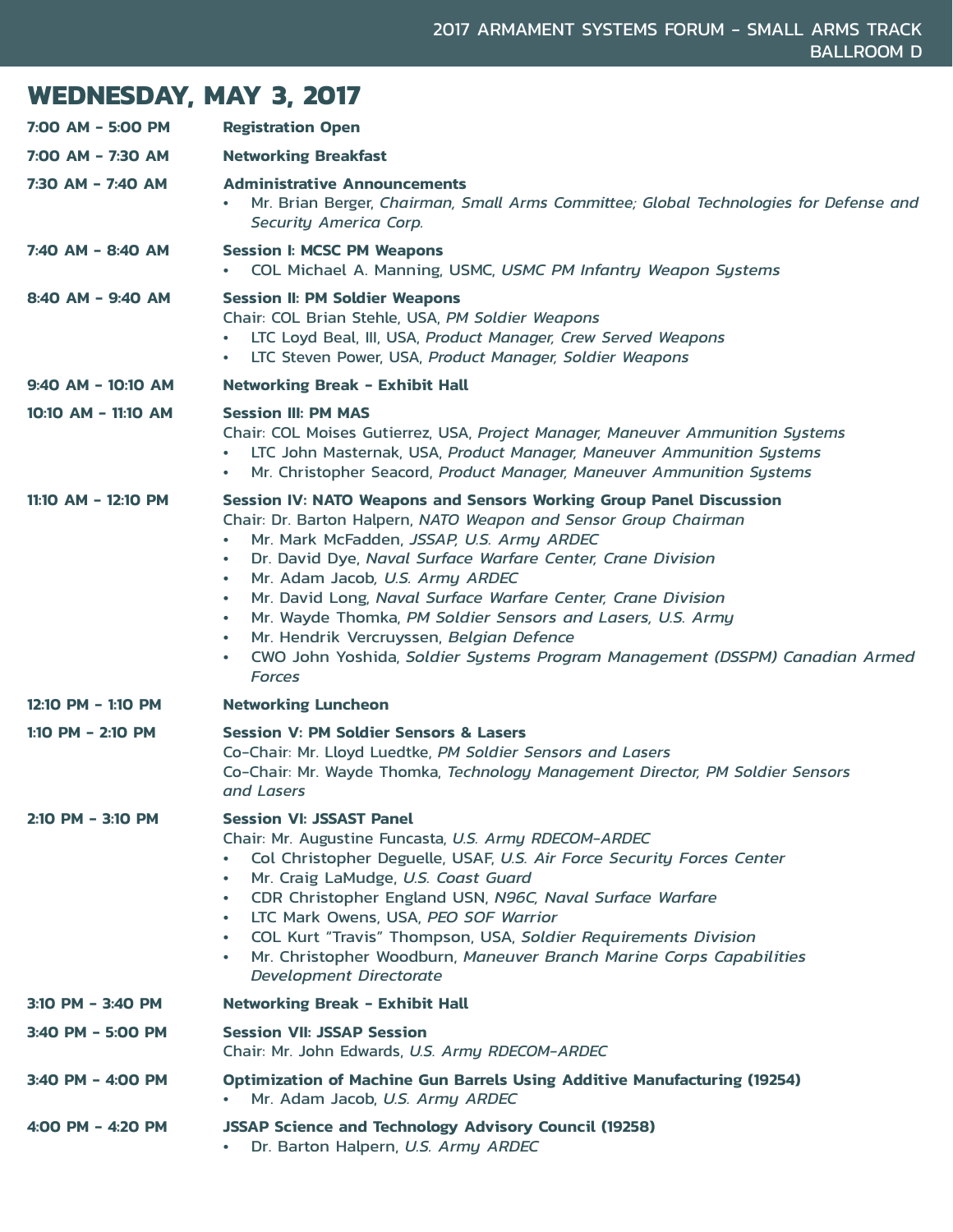## **WEDNESDAY, MAY 3, 2017 CONTINUED**

| 4:20 PM - 4:40 PM | Measurement and Quantification of Blowback Resultant of Suppressor Use in Small Arms<br>(19270)<br>• Mr. Adam Jacob, U.S. Army ARDEC |
|-------------------|--------------------------------------------------------------------------------------------------------------------------------------|
| 4:40 PM - 5:00 PM | <b>One-Way Luminescence (OWL) for Small-Caliber Ammunition (19402)</b><br>• Mr. William Battistelli, U.S. Army ARDEC                 |
| <b>5:00 PM</b>    | <b>Adiourn</b>                                                                                                                       |

## **THURSDAY, MAY 4, 2017**

|  | 7:00 AM - 12:15 PM |  |  | <b>Registration Open</b> |  |
|--|--------------------|--|--|--------------------------|--|
|--|--------------------|--|--|--------------------------|--|

**7:00 AM - 8:00 AM Networking Breakfast** 

**8:00 AM - 8:10 AM Administrative Announcements** 

• Mr. Brian Berger, *Chairman, Small Arms Committee; Global Technologies for Defense and Security America* 

|                       | <b>Session VIII: Ammunition</b><br>Session Chair: Dr. Dion Serben, PhD, NSWC<br><b>IHEODTD</b>                                                          | Session IX: Related Enabling Technology and<br><b>Modeling and Simulation (RETMS)</b><br>Session Chair: Mr. Raymond Chaplin, ME,<br><b>ARDEC</b>               |
|-----------------------|---------------------------------------------------------------------------------------------------------------------------------------------------------|----------------------------------------------------------------------------------------------------------------------------------------------------------------|
| 8:10 AM - 8:30 AM     | .50 Caliber Baseline Study Overview, Results,<br>and Emerging Requirements (19170)<br>· Mr. Stephen McFarlane, U.S. Army, PMMAS                         | <b>Test Methods for Quantitative Small Arms</b><br><b>Flash Measurements (19406)</b><br>• Dr. David Dye, NSWC Crane                                            |
| 8:30 AM - 8:50 AM     | The Effects of Propellent Position on Small<br><b>Caliber Ballistic Performance (19293)</b><br>• Ms. Connie Lusto, U.S. Army, ARDEC                     | <b>Development of Standardized Test Methods</b><br>for Quantitative Small Arms Thermal<br><b>Signature Measurements (19407)</b><br>· Dr. David Dye, NSWC Crane |
| 8:50 AM - 9:10 AM     | <b>Factors Affecting Dispersion of M118LR</b><br><b>Sniper Ammunition (19393)</b><br>· Mr. Zachary Krogstad, U.S. Army ARDEC                            | <b>Studies on Composition and Manufacturing</b><br><b>Process for 5.56mm Tracer Ammunition</b><br>(19420 and 19433)<br>• Mr. Daniel Mansfield, Orbital ATK     |
| $9:10$ AM - $9:30$ AM | <b>Maintaining Overmatch and Standardization</b><br>for Future NATO Small Arms (19394)<br>• Mr. David Zhou, Independent                                 |                                                                                                                                                                |
| 9:30 AM - 9:50 AM     | Advances in 6.5mm and 7.62mm Cased<br><b>Telescoped Small Arms Systems (19423)</b><br>· Mr. Paul Shipley, Textron Systems/AAI<br>Corporation            | <b>Suppressed Upper Reciever (SURG) Testing</b><br><b>Methods (19422)</b><br>· Mr. Caleb McGee, NSWC Crane                                                     |
| 9:50 AM - 10:10 AM    | <b>Design and Implementation of Reduced</b><br><b>Range Training Ammunition (19429)</b><br>• Mr. Raymond Chaplin, U.S. Army ARDEC                       | <b>Improving 5.56 Tracer Ammunition Dispersion</b><br>(19435)<br>. Mr. Andy Boman, Orbital ATK                                                                 |
| 10:10 AM - 10:30 AM   | <b>Enhanced Training with Small Caliber Plastic</b><br><b>Short Range Training Ammunition (19468)</b><br>• Mr. Fredrik Erninge, Nammo<br>Vanäsverken AB |                                                                                                                                                                |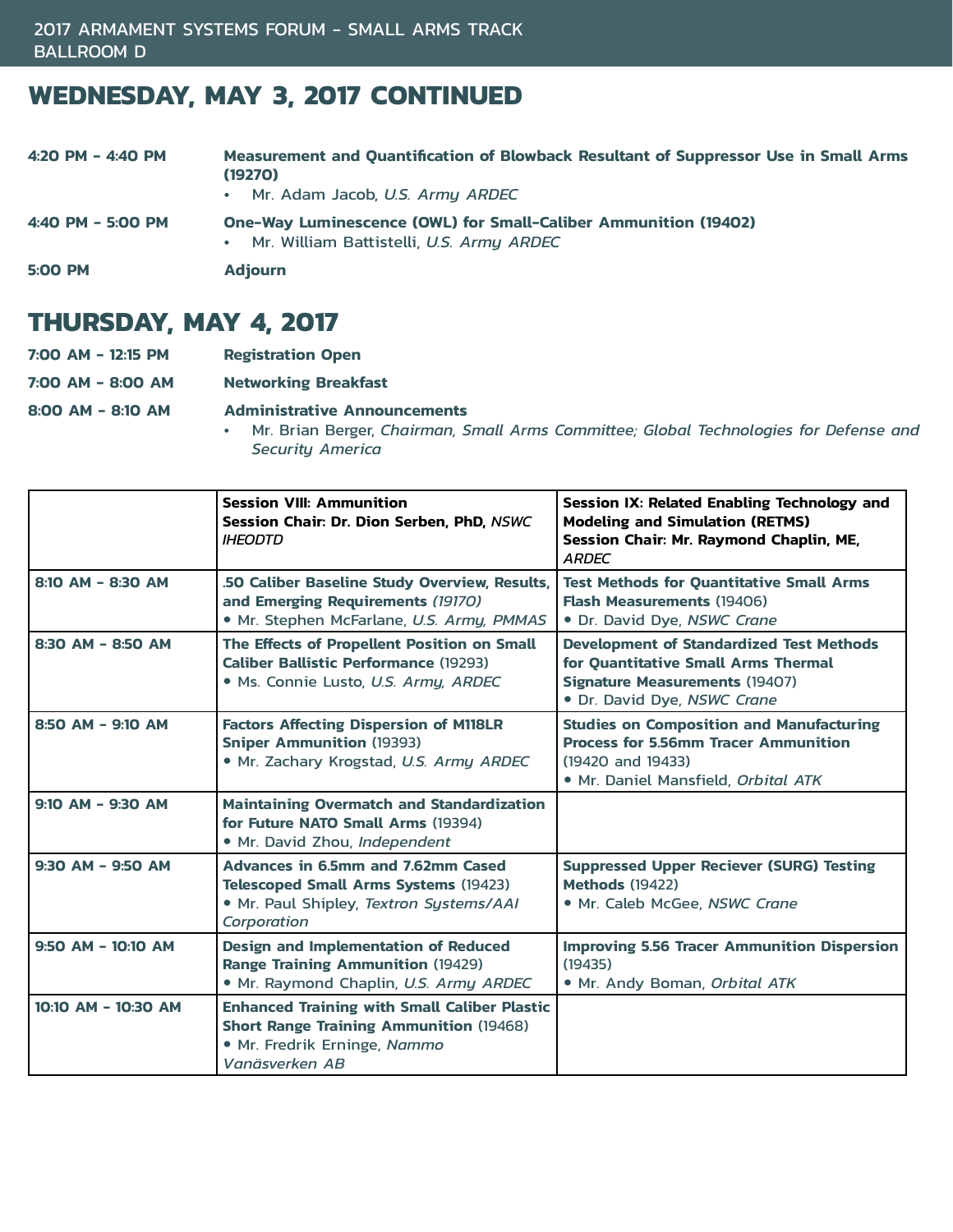| 10:30 AM - 10:50 AM | <b>Networking Break - Exhibit Hall</b>                                                                                                                                         |
|---------------------|--------------------------------------------------------------------------------------------------------------------------------------------------------------------------------|
| 10:50 AM - 12:10 PM | <b>Session X: Weapons</b><br>Chair: Mr. David Long, Technical Warrant Holder (acting) Small Arms and<br>Weapons Small Arms Weapons Systems Division Chief Engineer, NSWC Crane |
| 10:50 AM - 11:10 AM | <b>Multiple Trajectory 40mm Grenade Launching System (19185)</b><br>Mr. Howard Kent, Armor Development Group, LLC                                                              |
| 11:10 AM - 11:30 AM | Phase Change Micro-Barrel Jacket Liquid Cooled Machine Gun Barrel For Continuous<br><b>Fire (19187)</b><br>Mr. Howard Kent, Armor Development Group, LLC                       |
| 11:30 AM - 11:50 AM | KEYMOD™ VS. M-LOK™ TM Modular Rail System Comparison (19427)<br>Mr. Caleb McGee, NAVSEA                                                                                        |
| 11:50 AM - 12:10 PM | Evolving Legacy DON Stabilized Small Arms Weapon Systems by Enhancing At-Sea                                                                                                   |
|                     | Live Fire Testing Without Using Water (19291)<br>Dr. Mark Thoreson, NSWC Crane                                                                                                 |
| 12:10 PM - 12:15 PM | <b>Closing Remarks</b><br>Mr. Brian Berger, Chairman, Small Arms Committee; Global Technologies for Defense and<br>٠<br><b>Security America</b>                                |
| 12:15 PM            | <b>Load Buses and Depart for Technology Demonstration</b>                                                                                                                      |
| 2:00 PM - 5:00 PM   | <b>Live Fire Demonstrations</b><br>Chair: Mr. Alan Matthews, PM Weapons MCSC                                                                                                   |
| $5:00$ PM - 6:00 PM | <b>Transport to Convention Center</b>                                                                                                                                          |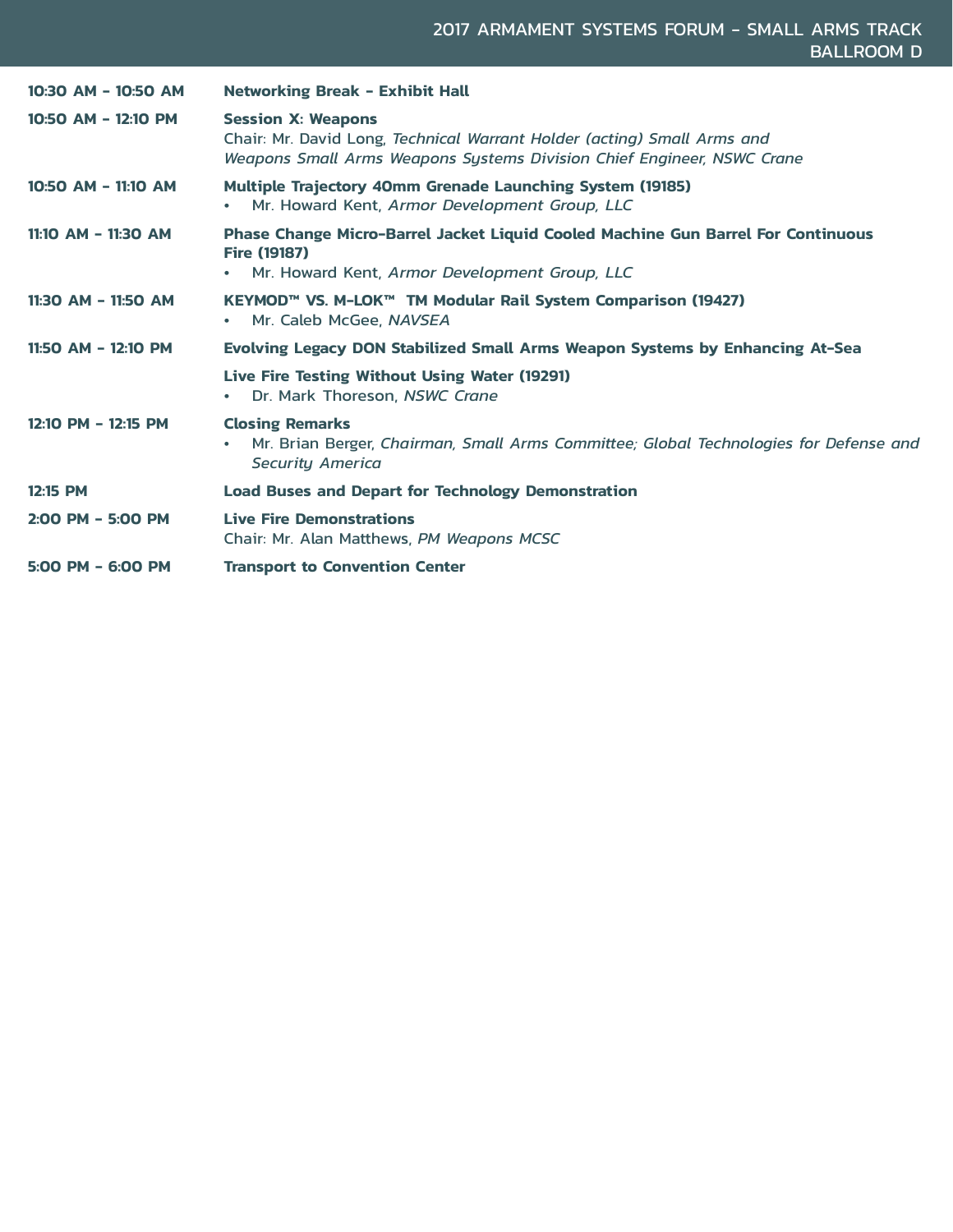## **WEDNESDAY, MAY 3, 2017**

| 7:00 AM - 5:50 PM    | <b>Registration Open</b>                                                                                                                                                                                              |
|----------------------|-----------------------------------------------------------------------------------------------------------------------------------------------------------------------------------------------------------------------|
| 7:00 AM - 8:00 AM    | <b>Networking Breakfast</b>                                                                                                                                                                                           |
| 8:00 AM - 8:05 AM    | <b>Administrative Announcements</b><br>Mr. Matt Solverson, Chair, GARM Committee; Director, Medium Caliber Ammunition<br>Marketing and Business Development, General Dynamics Ordnance and Tactical<br><b>Systems</b> |
| 8:05 AM - 8:25 AM    | <b>Technology Impacts Keynote Address</b><br>. Mr. Joe Pelino, Director of Technology, U.S. Army ARDEC                                                                                                                |
| 8:25 AM - 9:50 AM    | <b>MRAS Panel Discussion</b>                                                                                                                                                                                          |
|                      | Chair: Mr. Dave Broden, NDIA Armament Division Chair; President, Broden                                                                                                                                               |
|                      | <b>Resource Solutions, LLC</b><br>Mr. John Hedderich, III, U.S. Army, ARDEC<br>• Mr. Chris King, BAE Systems<br>Mr. Mike Pattison, Meggitt Defense Systems<br>$\bullet$<br>• Mr. Rollie Dohrn, Orbital ATK            |
| $9:50$ AM - 10:30 AM | <b>Armament Systems Session</b>                                                                                                                                                                                       |
|                      | Session Chairs: Mr. Steven Sohm, BAE Systems and Mr. Anthony Cannone,                                                                                                                                                 |
|                      | <b>U.S. Army ARDEC</b>                                                                                                                                                                                                |
| 9:50 AM - 10:10 AM   | A New Concept in Mobile Weapon Systems (19375)<br>• Mr. Jerome Nathan, Senior Design Engineer, Mandus Group, Ltd.                                                                                                     |
| 10:10 AM - 10:30 AM  | <b>Abrams Lethality Enabler (ALE) (19476)</b><br>Mr. Anand Bahadur, U.S. Army ARDEC<br>$\bullet$                                                                                                                      |
| 10:30 AM - 11:00 AM  | <b>Networking Break - Exhibit Hall</b>                                                                                                                                                                                |
| 11:00 AM - 11:40 AM  | <b>Direct and Indirect Fire Guns Session</b>                                                                                                                                                                          |
|                      | Session Chairs: Mr. Darrel Morris, United Technologies Sensors and Intergrated Systems                                                                                                                                |
|                      | and Ms. Robin Lacy, NSWC-Dahlgren                                                                                                                                                                                     |
| 11:00 AM - 11:20 AM  | 25mm MK38 MOD 3 Machine Gun System Qualification Status (19444)<br>• Mr. Jim McConkie, NSWC Dahlgren                                                                                                                  |
| 11:20 AM - 11:40 AM  | Design of a Muzzle Brake to Reduce Firing Impulse Noise During Training (19204)<br>Mr. Alex Davies, OinetiO<br>$\bullet$                                                                                              |
| 11:40 AM - 2:35 PM   | <b>Ammunition Session</b><br>Session Chairs: Mr. Mike Pattison, Meggitt Defense Systems and Mr. Ralph Tillinghast,<br><b>U.S. Army ARDEC</b>                                                                          |
| 11:40 AM - 12:00 PM  | <b>Guided Projectiles for Enhanced Expeditionary Engagement Capability (19271)</b><br>Mr. Sanford Steelman, NSWC Dahlgren<br>$\bullet$                                                                                |
| 12:00 PM - 1:30 PM   | <b>Networking Luncheon - Exhibit Hall</b>                                                                                                                                                                             |
| 1:30 PM $-$ 2:30 PM  | <b>Ammunition Session Continued</b>                                                                                                                                                                                   |
| 1:30 PM - 1:50 PM    | <b>25mm APEX Ammunition</b><br>Ms. Eva Friis, Nammo Raufoss AS<br>$\bullet$                                                                                                                                           |
| 1:50 PM - 2:10 PM    | <b>40mm Net Munition for UAS Defeat</b><br>Mr. Tomasz Blyskal, U.S. Army ARDEC<br>$\bullet$                                                                                                                           |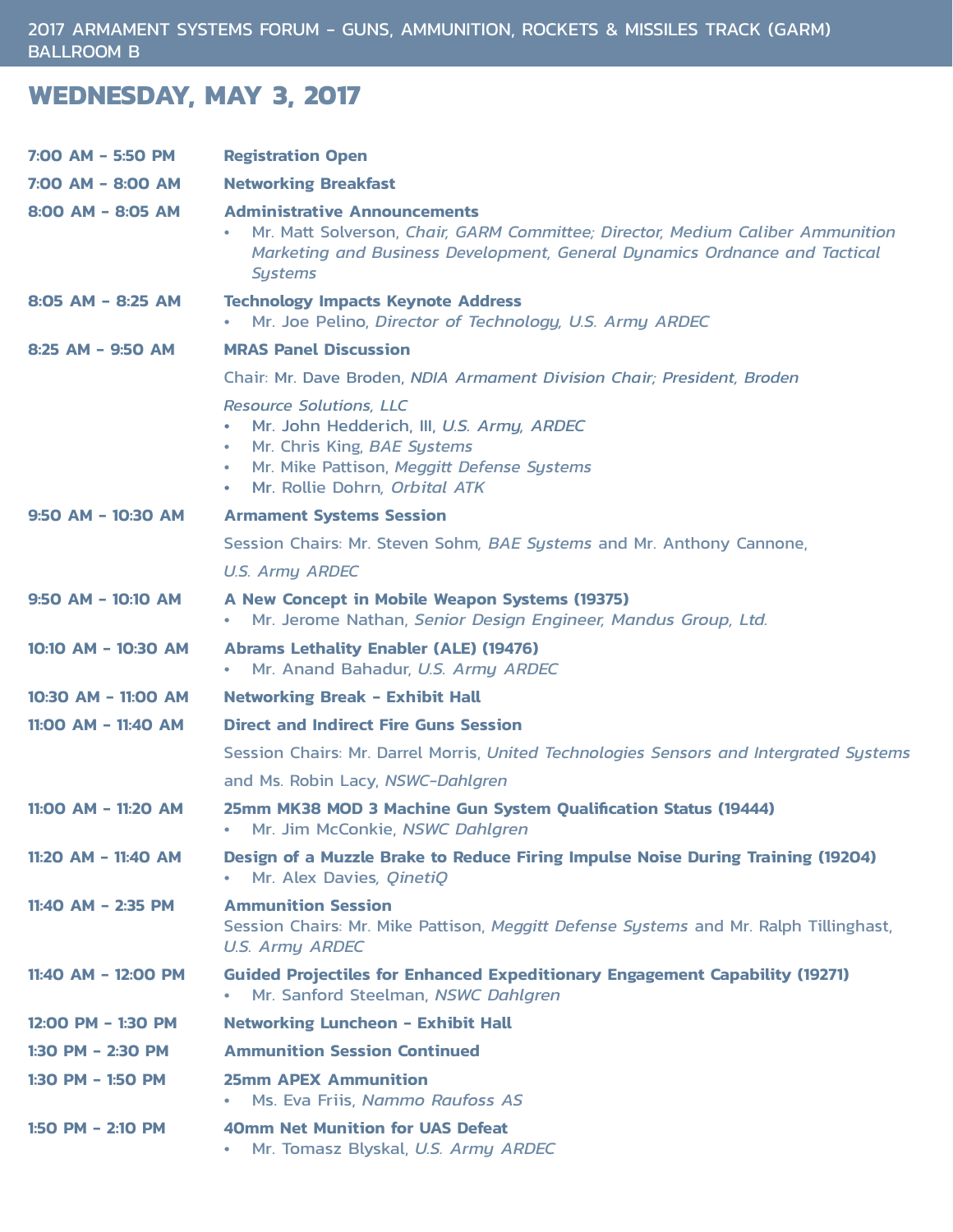## **WEDNESDAY, MAY 3, 2017 CONTINUED**

| 2:10 PM - 2:30 PM   | <b>Leveraging Next Generation Extended Range, Precision Mortars as Air Dropped</b><br><b>Weapons (19401)</b><br>Mr. Alan Perkins, UTC Aerospace Systems                               |
|---------------------|---------------------------------------------------------------------------------------------------------------------------------------------------------------------------------------|
| 2:30 PM - 3:50 PM   | <b>Fire Control Session</b><br>Session Chairs: Mr. Mark Serben, U.S. Army ARDEC and Mr. Stephen Sohm, BAE Systems                                                                     |
| 2:30 PM - 2:50 PM   | <b>Rethinking User Interface Design and Evaluation (19343)</b><br>Ms. Korinne Dobosh, U.S. Army ARDEC<br>$\bullet$                                                                    |
| $2:50$ PM - 3:10 PM | <b>Direct Lay Laser for Nighttime Mortar Engagements (19290)</b><br>Mr. Steven Sadowski, U.S. Army ARDEC<br>$\bullet$                                                                 |
| $3:10$ PM – 3:30 PM | Third and Fourth Generation Air-Bust Programming Technology - Ballistic Kernels,<br><b>Processors, Sensors and Methodologies (19419)</b><br>Mr. Kevin Sullivan, NOSTROMO<br>$\bullet$ |
| 3:30 PM - 3:50 PM   | Automated Pointing of Indirect Weapon Systems - A Lesson in Kinematics (19256)<br>Mr. Joshua Stapp, U.S. Army ARDEC<br>$\bullet$                                                      |
| $3:50$ PM – 4:10 PM | <b>Networking Break in Exhibit Hall</b>                                                                                                                                               |
| 4:10 PM - 5:30 PM   | <b>Missiles and Rockets Session</b><br>Session Chairs: Mr. Steve Piper, Piper Pacific International and Mr. Howie Wendt,<br><b>NSWC Dahlgren</b>                                      |
| 4:10 PM - 4:30 PM   | <b>Composite Canister Profile Manufacturing by Pultrusion Process (19397)</b><br>Mr. Erdal Sapanci, Roketsan                                                                          |
| 4:30 PM - 4:50 PM   | <b>APKWS Responds to Fixed Wing Need (19414)</b><br>Mr. Mark Falco, BAE Systems<br>$\bullet$                                                                                          |
| 4:50 PM - 5:10 PM   | Future Fires - Next Generation Expeditionary USMC Artillery Concepts (19208)<br>Mr. Kevin Lefeave, NSWC Dahlgren<br>$\bullet$                                                         |
| 5:10 PM - 5:30 PM   | <b>Advanced Shoulder-Launched Low-Cost Missiles</b><br>LTC Gideon Weiss, USA (Ret), Rafael USA, Inc.<br>$\bullet$                                                                     |
| 5:30 PM - 5:50 PM   | <b>Warheads and Energetics Session</b><br>Session Chairs: Mr. Richard Cadille, Kistler and Mr. Jeff Siewert, Arrow Tech Associates,<br>Inc.                                           |
| 5:30 PM - 5:50 PM   | <b>MSIAC - Supporting the Munitions Safety Community (19250)</b><br>Dr. Ernest Baker, NATO Munitions Safety Information Analysis Center<br>$\bullet$                                  |
| <b>5:50 PM</b>      | <b>Adjourn</b>                                                                                                                                                                        |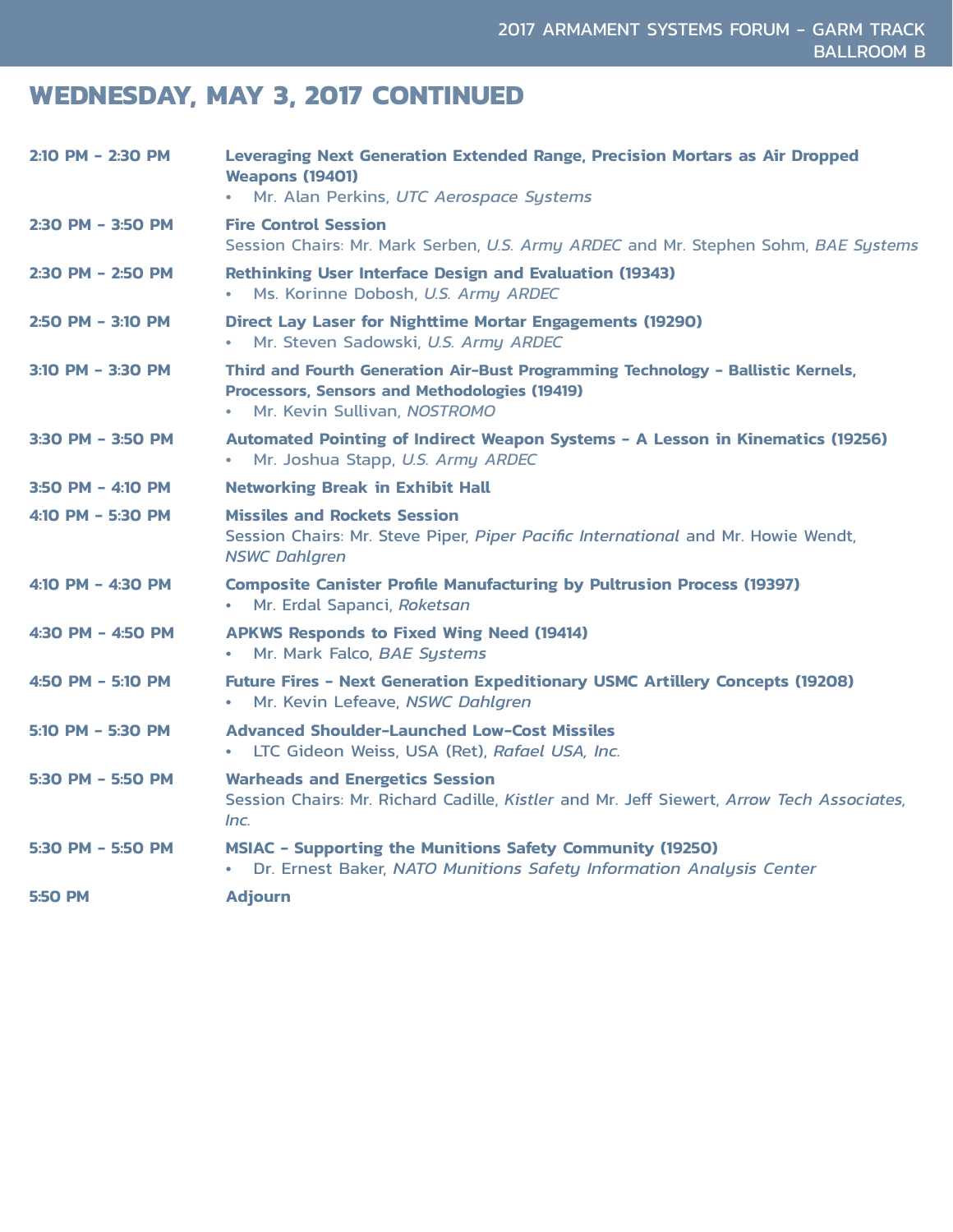## **THURSDAY, MAY 4, 2017**

**7:00 AM - 12:00 PM Registration Open** 

**7:00 AM - 8:00 AM Networking Breakfast** 

**8:00 AM - 11:20 AM Concurrent Sessions** 

|           | <b>Continuation of Warheads and Energetics Session</b><br><b>Session Chairs:</b><br>Mr. Ralph Tillinghast, U.S. Army ARDEC and<br>Mr. Jeff Siewert, Arrow Tech Associates, Inc. | U.S. Citizens Only*<br><b>Session Chairs:</b><br>Mr. Mark Serben, ARDEC and<br>Mr. Anthony Cannone, ARDEC                                                             |
|-----------|---------------------------------------------------------------------------------------------------------------------------------------------------------------------------------|-----------------------------------------------------------------------------------------------------------------------------------------------------------------------|
| 8:00 AM   | Sub-Miniature Laser Igniters (19472)<br>Mr. John Hirlinger, U.S. Army ARDEC                                                                                                     | U.S. Ammunition Industrial Base - Chemical Supply<br><b>Vulnerabilities (19331)</b><br>Mr. Douglas Marqueen, Naval Surface Warfare Center<br><b>Dahlgren Division</b> |
| 8:20 AM   | Accurate Determination of Weapon System Attitude<br>in a Testing Environment (19426)<br>Mr. Andrew Tse, U.S. Army ARDEC                                                         | Advanced High Thermal Conductivity High Erosion<br>Resistant Light Weight Gun Barrels (19438)<br>Mr. Brian Beckwith, ATS-MER, LLC                                     |
| 8:40 AM   | Development of Accurate Finite Element Models and<br>Testing Procedures for Bolted Joints in Large Caliber<br>Gun Weapon Systems (19409)<br>Mr. Michael Koehler, U.S. Navy      | JSF Gun System Qualification Test Results (19410)<br>Mr. Matthew Diehl, General Dynamics -OTS                                                                         |
|           |                                                                                                                                                                                 |                                                                                                                                                                       |
| 9:00 AM   | <b>Adjourn</b>                                                                                                                                                                  | <b>Networking Break - Exhibit Hall</b>                                                                                                                                |
| $9:20$ AM |                                                                                                                                                                                 | High Temperature Composite Mortar Tubes (19425)*<br>Mr. Joshua Root, U.S. Army ARDEC                                                                                  |
| 9:50 AM   |                                                                                                                                                                                 | Electrochemical Machining of Cannon Barrels (19417)*<br>Mr. Anthony Cannone, U.S. Army ARDEC                                                                          |
| 10:10 AM  |                                                                                                                                                                                 | The Influence of Variable Winds on Direct Fire<br>Engagements (19364)*<br>Mr. Tomas Bober, U.S. Army ARDEC                                                            |
| 10:30 AM  |                                                                                                                                                                                 | <b>ARDEC Munition Technology Development for a</b><br>Multi-Role Mission (19475)*<br>Mr. Michael Donadio, U.S. Army ARDEC                                             |
| 10:50 AM  |                                                                                                                                                                                 | Counter Unmanned Aerial Systems (CUAS) (19440)*<br>Mr. Bhavanjot Singh, U.S. Army, ARDEC                                                                              |

#### **11:10 AM - 11:20 AM Concluding Remarks**

**12:15 PM Depart for Technology Demonstration** 

\*Government attendees with a CAC Card must show that credential to gain entrance.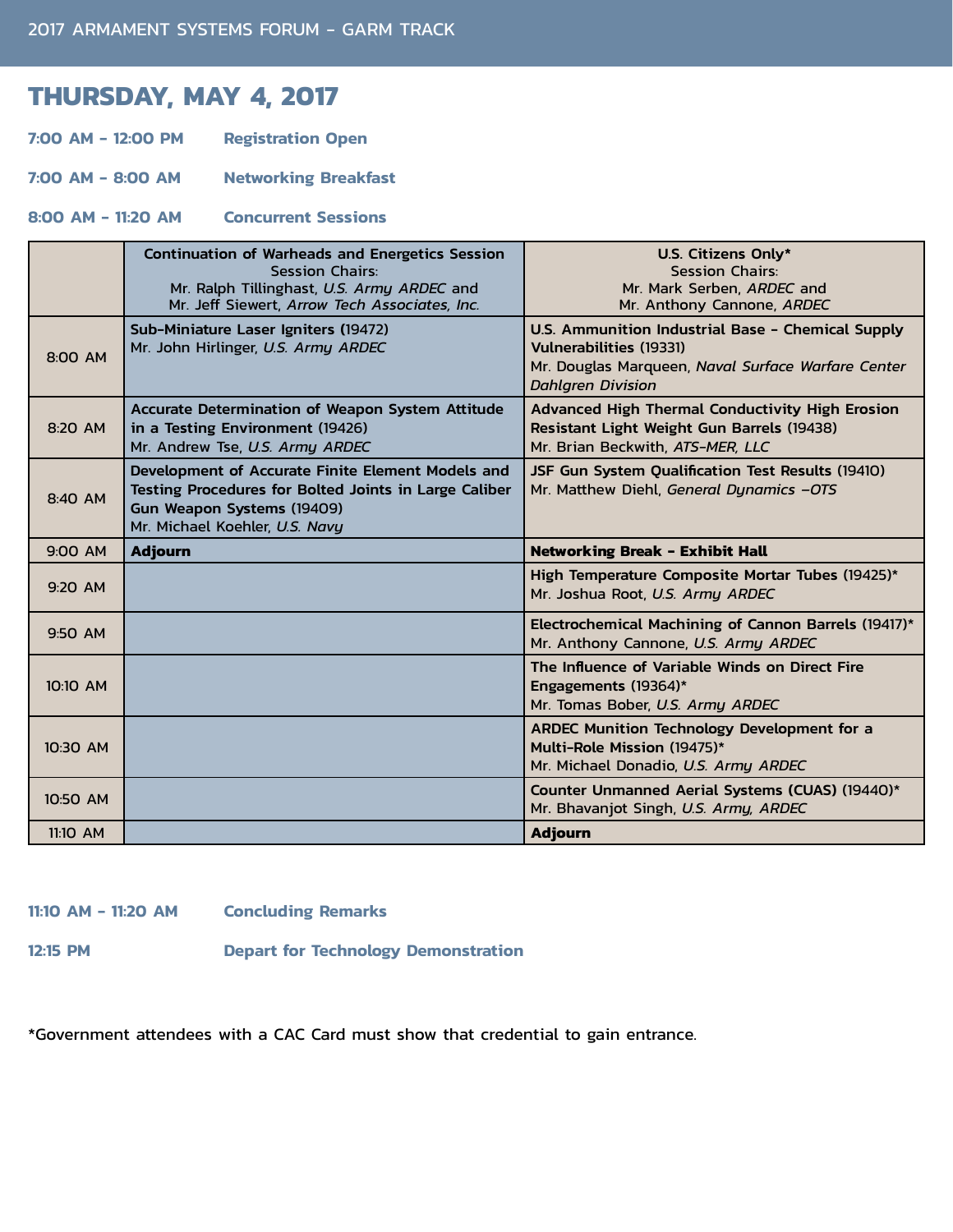## **WEDNESDAY, MAY 3, 2017**

| 7:00 AM - 3:50 PM     | <b>Registration Open</b>                                                                                                                                                                                                       |
|-----------------------|--------------------------------------------------------------------------------------------------------------------------------------------------------------------------------------------------------------------------------|
| 7:00 AM - 8:00 AM     | <b>Networking Breakfast</b>                                                                                                                                                                                                    |
| 8:00 AM - 9:20 AM     | <b>Future Concepts for the Next Fight - Third Offset</b><br>Session Chair: Dr. Bart Halpern, Chief Technical Officer, U.S. Army ARDEC                                                                                          |
| 8:00 AM - 8:20 AM     | Do Small Arms Have a Role in the Tactics of Future Battlefield Confrontations?<br>(19268)<br>Dr. Bart Halpern, Chief Technical Officer, U.S. Army ARDEC<br>$\bullet$                                                           |
| 8:20 AM - 8:40 AM     | When Will Weapon Systems Think for Themselves? How Artificial Intelligence<br>and Machine Learning May Play a Role in Our Future (19289)<br>Mr. Ralph Tillinghast, U.S. Army ARDEC<br>$\bullet$                                |
| 8:40 AM - 9:00 AM     | <b>Augmented Reality Fire Control Enhancements (19306)</b><br>Mr. David Musgrave, U.S. Army ARDEC<br>$\bullet$                                                                                                                 |
| $9:00$ AM - $9:20$ AM | SPARCS: Soldier Parachute Aerial Reconnaissance Camera System (19442)<br>Mr. Cheng Hok Aw, Pte, Ltd.<br>$\bullet$ .                                                                                                            |
| 9:20 AM - 9:50 AM     | <b>Networking Break - Exhibit Hall</b>                                                                                                                                                                                         |
| 9:50 AM - 11:50 AM    | <b>Sensors and Enabling Technology Session</b><br>Session Chair: Mr. Dan Hartman, Spectra Technologies, LLC                                                                                                                    |
| $9:50$ AM - 10:10 AM  | 3D Intelligent Technical Data (19195)<br>Mr. Jeff Windham, U.S. Army ARDEC<br>$\bullet$                                                                                                                                        |
| 10:10 AM - 10:30 AM   | Air Blast from a Structural Reactive Material Solid (19288)<br>Dr. Fan Zhang, Defence Research and Development Canada<br>$\bullet$                                                                                             |
| 10:30 AM - 10:50 AM   | Integrated Antenna and Package Technologies for Projectiles (19292)<br>Mr. Lawrence Rubin, Systems Engineering Group, Inc.<br>$\bullet$                                                                                        |
| 10:50 AM - 11:10 AM   | Weapon-Target Assignment Optimization that Minimizes the Cost of Engaging<br>Weapons, Minimizes Overkill of Targets, and Keeps Collateral Damage in Check<br>(19355)<br>Dr. Zbigniew Bogdanowicz, U.S. Army ARDEC<br>$\bullet$ |
| 11:10 AM - 11:30 AM   | 3D Printed Weapons: Challenges and Opportunities in Advanced Manufacturing<br>(19403)<br>Dr. Sharon Flank, InfraTrac                                                                                                           |
| 11:30 AM - 11:50 AM   | Atmosphereic Measurements in Propane and Liquid-Pool Fast Cook-off Fires<br>(19464)<br>Dr. David Hubble, U.S. Navy<br>$\bullet$ .                                                                                              |
| 11:50 AM - 12:50 PM   | Luncheon - Exhibit Hall                                                                                                                                                                                                        |
| 12:50 PM - 2:30 PM    | U.S. Only Session: Directed Energy, Rail Gun & Hypervelocity Projectile<br>Session Chair: Dr. Jennifer Ciezak-Jenkins, U.S. Army Research Laboratory                                                                           |
| 12:50 PM - 1:10 PM    | <b>Railgun Technology Development (19179)</b><br>Mr. Robert Taylor, General Atomics<br>$\bullet$                                                                                                                               |
| 1:10 PM $-$ 1:30 PM   | Disruptive Energetics - Fundamental Science for 3rd Offset Needs (19181)<br>Dr. Jennifer Ciezak-Jenkins, U.S. Army Research Laboratory<br>$\bullet$                                                                            |
| 1:30 PM - 1:50 PM     | <b>Cyber Risk Management (19189)</b><br>Ms. Cecilia Anastos, Meta Intelligence, LLC<br>$\bullet$                                                                                                                               |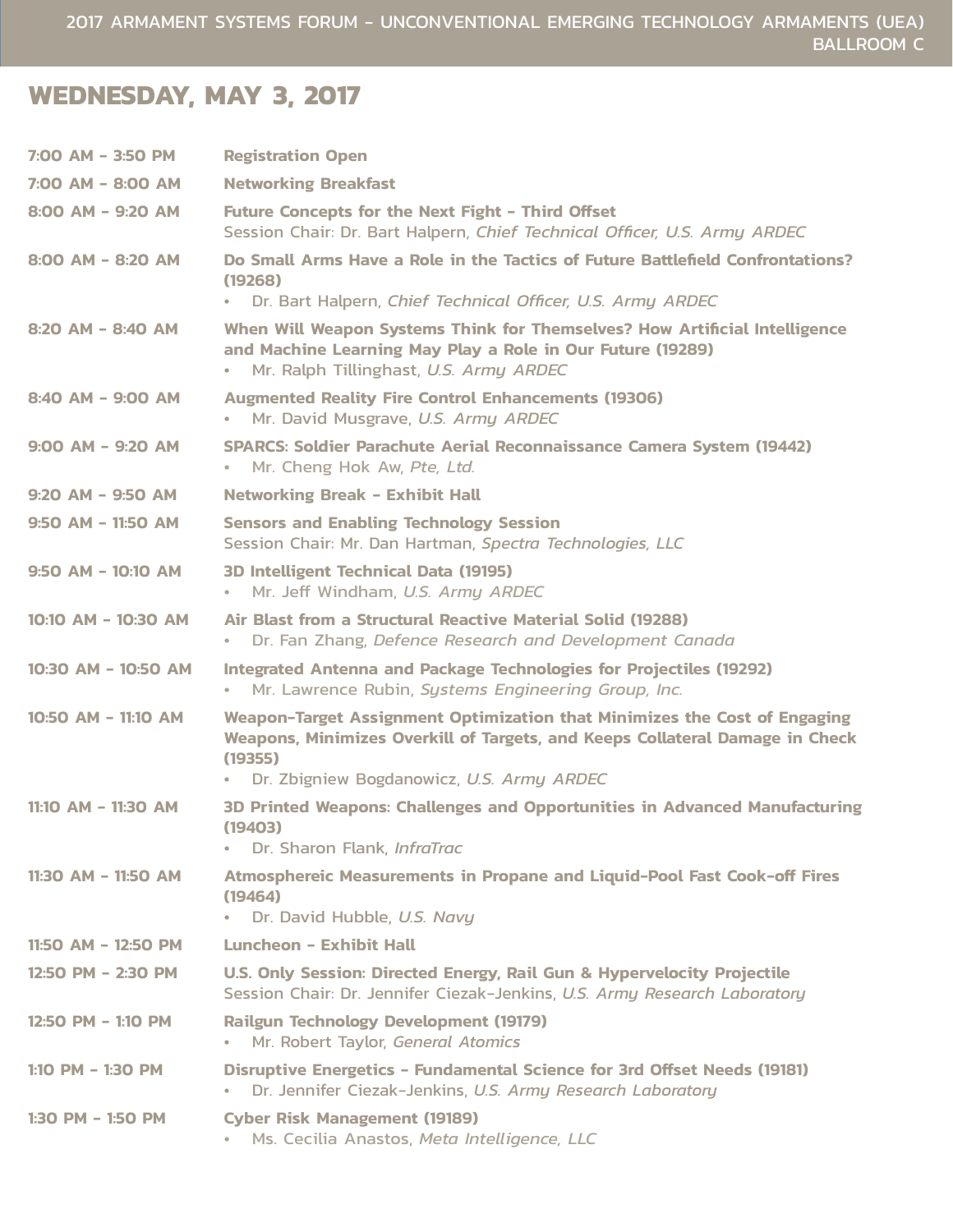## **WEDNESDAY, MAY 3, 2017 CONTINUED**

| $1:50$ PM - 2:10 PM | <b>Next Generation Fire Control System Training Simulation Capability (19411)</b><br>Mr. Matthew Diehl, General Dynamics Ordnance and Tactical Systems<br>$\bullet$ |
|---------------------|---------------------------------------------------------------------------------------------------------------------------------------------------------------------|
| $2:10$ PM - 2:30 PM | <b>Next Generation Fire Control System with RF Airburst (19412)</b><br>Mr. Matthew Diehl, General Dynamics Ordnance and Tactical Systems<br>$\bullet$               |
| 2:30 PM - 2:50 PM   | <b>Networking Break - Exhibit Hall</b>                                                                                                                              |
| $2:50$ PM - 3:10 PM | <b>Advanced Optical Communications Systems for Munitions (19439)</b><br>Dr. Stephen Guerrera, Creative Microsystems<br>$\bullet$                                    |
| $3:10$ PM - 3:30 PM | <b>Abrams Lethality Enable (19476)</b><br>• Mr. Anand Bahadur, U.S. Army, ARDEC                                                                                     |
| 3:30 PM - 3:50 PM   | Next-Generation Non-Lethal Weapons - Science & Technology (S&T)<br>Mr. David Law, Joint Non-Lethal Weapons Directorate (JNLWD)<br>$\bullet$                         |
| 3:50 PM             | <b>Adjourn</b>                                                                                                                                                      |

#### **ARMAMENT DIVISION CHAIR**

Mr. Dave Broden *Broden Resource Solutions* dbroden@brsbis.com

**Guns, Ammunition, Rockets & MISSILES COMMITTEE CHAIR** Mr. Matt Solverson *General Dynamics* 

Matthew.Solverson@gd-ots.com

### **Unconventional Emerging Technology Armament Systems Committee Chair**

Mr. Daniel Hartman *Spectra Technologies* Dan.hartman@spectra-tech.net

### **SMALL ARMS COMMITTEE CHAIR**

Mr. Brian Berger *Global Technologies for Defense and Security America* brian.berger@gtds-america.com

#### **NDIA STAFF**

Mrs. Britt Sullivan, CMP *Associate Director, Meetings & Special Projects* bsullivan@ndia.org

Ms. Savanna Stephens *Meeting Planner* sstephens@ndia.org

Mrs. Allison H. Carpenter *Director of Exhibits & Sponsorships* ahcarpenter@ndia.org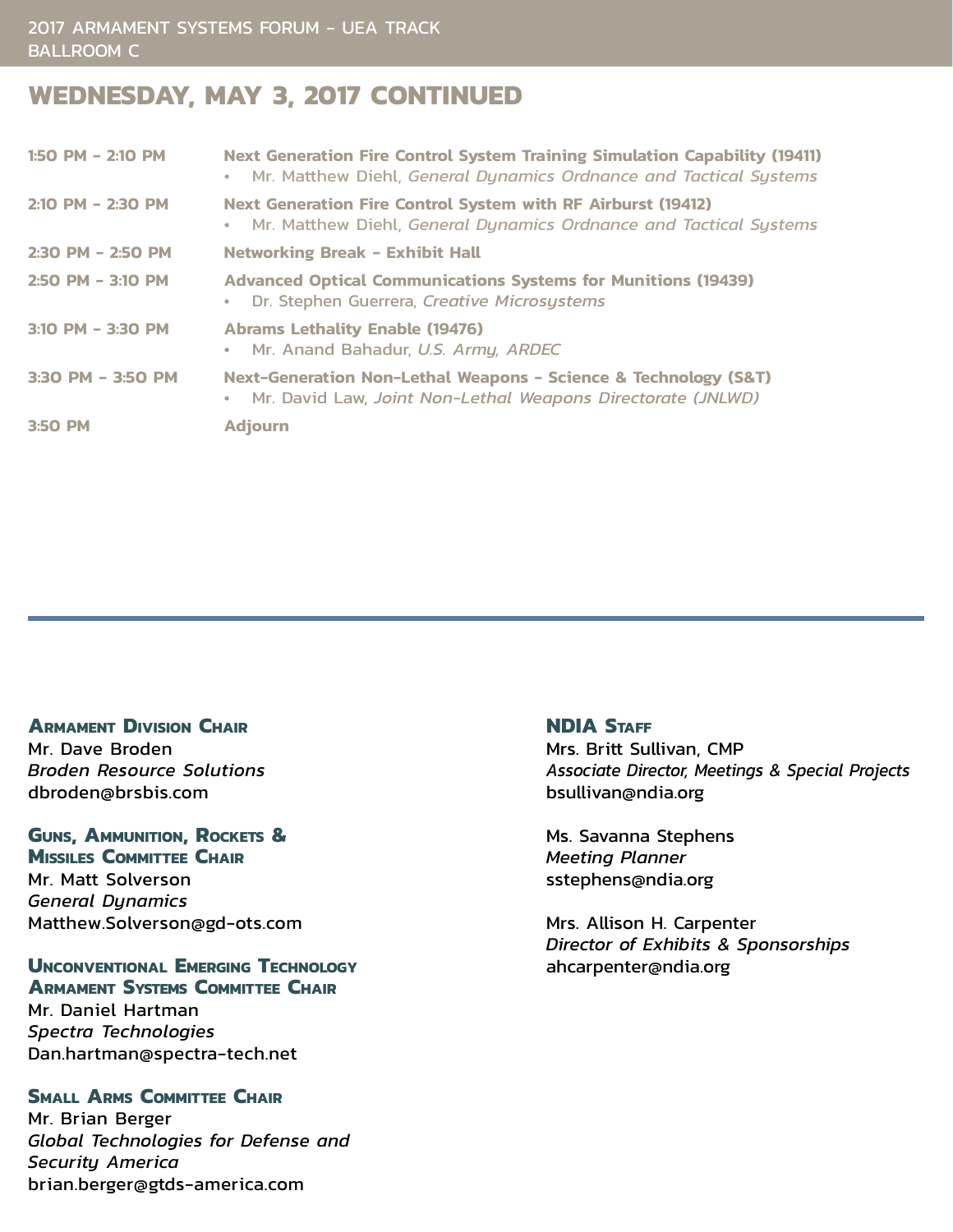19185 Mr. Vincent Battaglia 19187 Mr. George Kontis & Mr. Robert Landies 19195 Mr. John Kreider 19204 Dr. Ketchong Phan & Mr. Jamie Tolhurst 19250 Dr. Michael Sharp 19271 Mr. Benjamin Topper 19272 Mr. Frank Dindl 19289 Mr. Michael Wright & Dr. Stuart Vanweele 19291 Dr. Mark Thoreson 19292 Dr. William McKinzie, III & Mr. Anthony Nelson 19306 Ms. Korinne Dobosh 19343 Mr. David Musgrave 19355 Ms. Ketula Patel & Mr. John Price 19393 Mr. Daniel Meierhofer, Mr. Christopher Drake, Mr. Jeff Siewert & Mr. Dustin Triebel 19397 Mr. Erdal Sapanci, Ms. Gunes Gunay & Mr. Ayhan Aydogmus 19401 Mr. Spencer Rouen, Mr. Dwight Warner & Mr. Chris Church 19402 Mr. Jason Paugh, Dr. James Reuther & Dr. Kang-Bin Chua 19403 Mr. Jon Schupp 19406 Dr. Mark Thoreson 19407 Dr. Mark Thoreson 19409 Mr. Gregory Fish 19417 Mr. Chris Humiston & Mr. Curtis Bradley 19419 Dr. Roy Kelly & Mr. Nicolas Bruno 19420 Mr. Christopher Csernica 19423 Ms. Korene Phillips & Mr. Benjamin Cole 19425 Dr. Andrew Littlefield 19426 Mr. Ralph Tillinghast & Mr. Michael Wright 19429 Sabbian Registre 19436 Mr. Todd Skowron

# **TECHNOLOGY DEMONSTRATORS AT FORT A.P. HILL**

Barrett Century Arms DSG Industries FN America Glock H&K PEO Soldier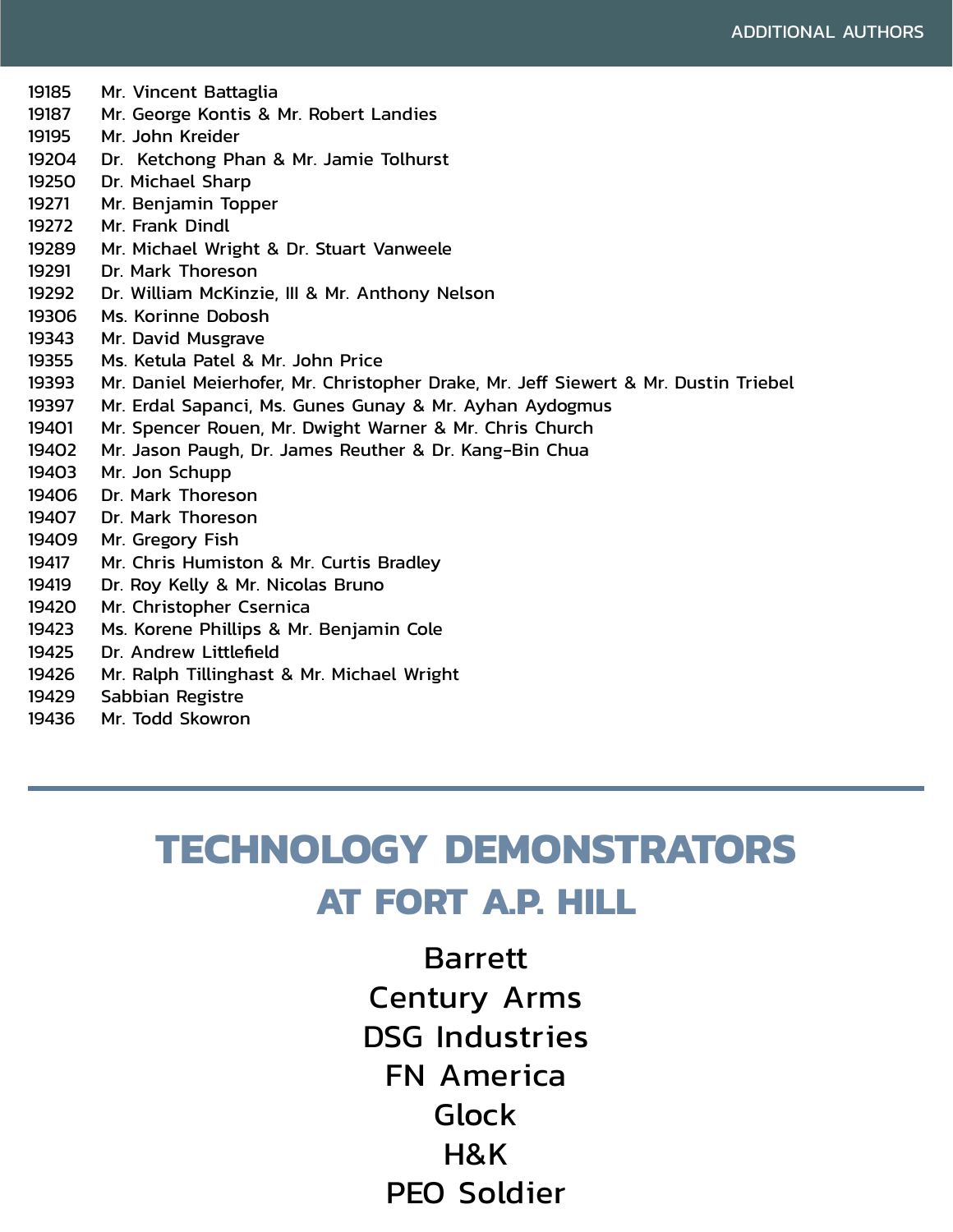

| Aimpoint, Inc.                               |            |
|----------------------------------------------|------------|
| <b>American Rheinmetall Systems</b>          |            |
| <b>Arrow Tech</b>                            |            |
| <b>BakerHostetler</b>                        |            |
| <b>Barrett</b>                               | <b>210</b> |
| <b>Bull Dog Equipment/Red Sled, Inc. 402</b> |            |
| <b>Century Arms</b>                          | 211        |
| <b>Chemring Ordnance, Inc.</b>               | 207        |
| <b>FN America, LLC</b>                       | 201        |
| <b>General Dynamics - OTS</b>                | 202        |
| <b>GLOCK</b>                                 | 409        |
| <b>Heckler &amp; Koch</b>                    | 308        |
| <b>Kistler Instrument Corp</b>               | 407        |
| <b>NDIA</b>                                  | 209        |
| <b>Sierra Bullets</b>                        |            |
| <b>Small Arms Defense Journal</b>            |            |
| <b>Wilcox Industries</b>                     |            |
|                                              |            |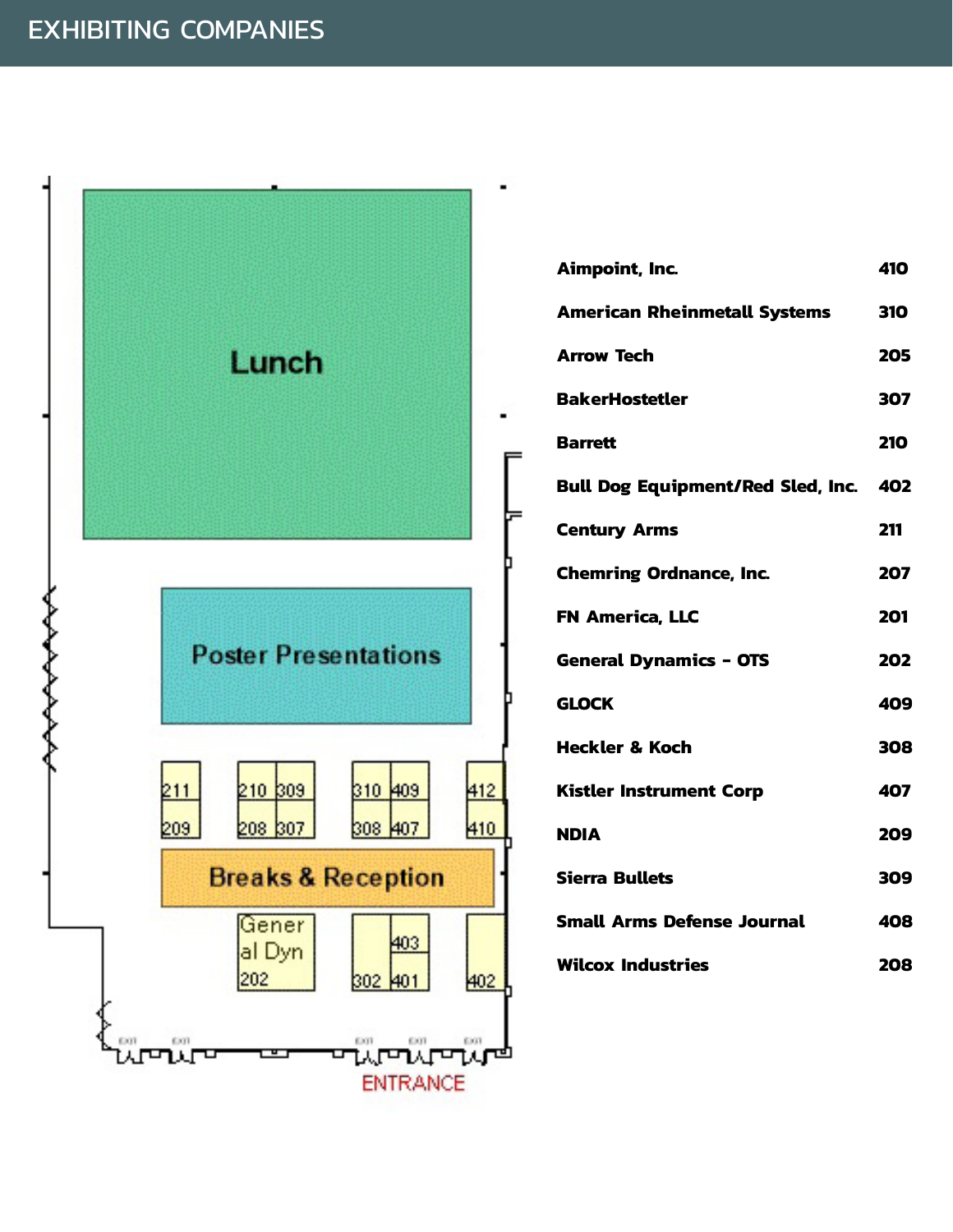#### **Aimpoint, Inc. 410**

For over 40 years, Aimpoint has been the world leader in design and manufacture of electronic reddot sighting systems. Soldier tested and combat proven – don't settle for anything less.

#### **American Rheinmetall Systems**

#### **310**

American Rheinmetall Systems, located in Biddeford, Maine and is a mechanical and electro-optical engineering company specializing in sophisticated system integration, assembling and R&D, working in close cooperation with customers worldwide. The company is a key sub-supplier to Kongsberg for the US Army's CROWS remote weapon station program, producing mounts, firing mechanisms and cameras, and is currently under contract for multiple fire control programs supporting the US military.

#### **Arrow Tech 205**

Since 1987, Arrow Tech Associates, Inc. has been providing world class support in structural analysis, dynamic analysis, weapons system simulation and all aspects of ammunition design and analysis. Our PRODAS software provides customers with, Aerodynamics, Aero Stability, Trajectory, Interior Ballistics, Controlled Trajectory, Rocket Motor Design, Firing Tables, Dispersion, In Bore Balloting, Sabot Design, Cartridge Case Design, and Guidance and Control Prototyping simulations.

#### **BakerHostetler 307**

BakerHostetler, LLP is one of the nation's largest law firms, representing clients around the globe and representing clients in the federal government contracting sector. BakerHostetler's Government Contracts team represents clients in all areas of public contract law, providing experience in the areas of bid protests, contract performance disputes, false claims and procurement fraud, ethics advice, compliance audits, mergers and acquisitions, and small business matters.

### **Barrett 210**

Headquartered in Tennessee, Barrett is the world leader in large-caliber rifle design and manufacturing. Our products are used by law enforcement agencies, the United States military and more than 73 State Department approved countries in the world. It's one thing to manufacture guns, and another to live and

breathe them. Whether we're carefully assembling our latest rifle or increasing the velocity and precision of the ammunition itself - we're always working for absolute perfection.

### **Bull Dog Equipment/Red Sled, Inc. 402**

Bulldog Tactical Equipment designs and manufactures custom gear for the US military. Our solutions are based upon the needs of the soldier. Our goals are to offer products that are mission critical and assure the customer that we will provide the finest equipment. All of our products are made in the USA and constructed with all American components.

### **Century Arms 211**

Born over 50 years ago, Century Arms has an extensive history of providing unique and affordable products to American citizens, law enforcement and military partners. That is carried on today with a state of the art manufacturing facility located in the USA as they continue to offer innovative products.

### **Chemring Ordnance, Inc. 207**

Chemring Ordnance (COR), an operating company within Chemring Group, Inc. COR is a center of excellence for the design, development and production of ordnance, pyrotechnic products and other munition components for military, homeland security and first responders. COR manufactures all types of 40mm low and high velocity ammunition; pyrotechnic signaling, tactical illumination devices, battlefield effects simulators, hand grenade fuzes and other ammunition components.

### **FN America, LLC 201**

The World's Most Battle-Proven Firearms™ - FN America, LLC is a wholly-owned subsidiary of FN Herstal, S.A. and is a leader in the development and manufacturing of high quality, reliable firearms for military, law enforcement and consumers in the U.S. Headquartered in McLean, VA with manufacturing operations in Columbia, SC, FN is passionately committed to providing its customers with a portfolio of products, training and support services that enhance their performance and safeguard their lives. For more information, visit www.fnamerica. com.